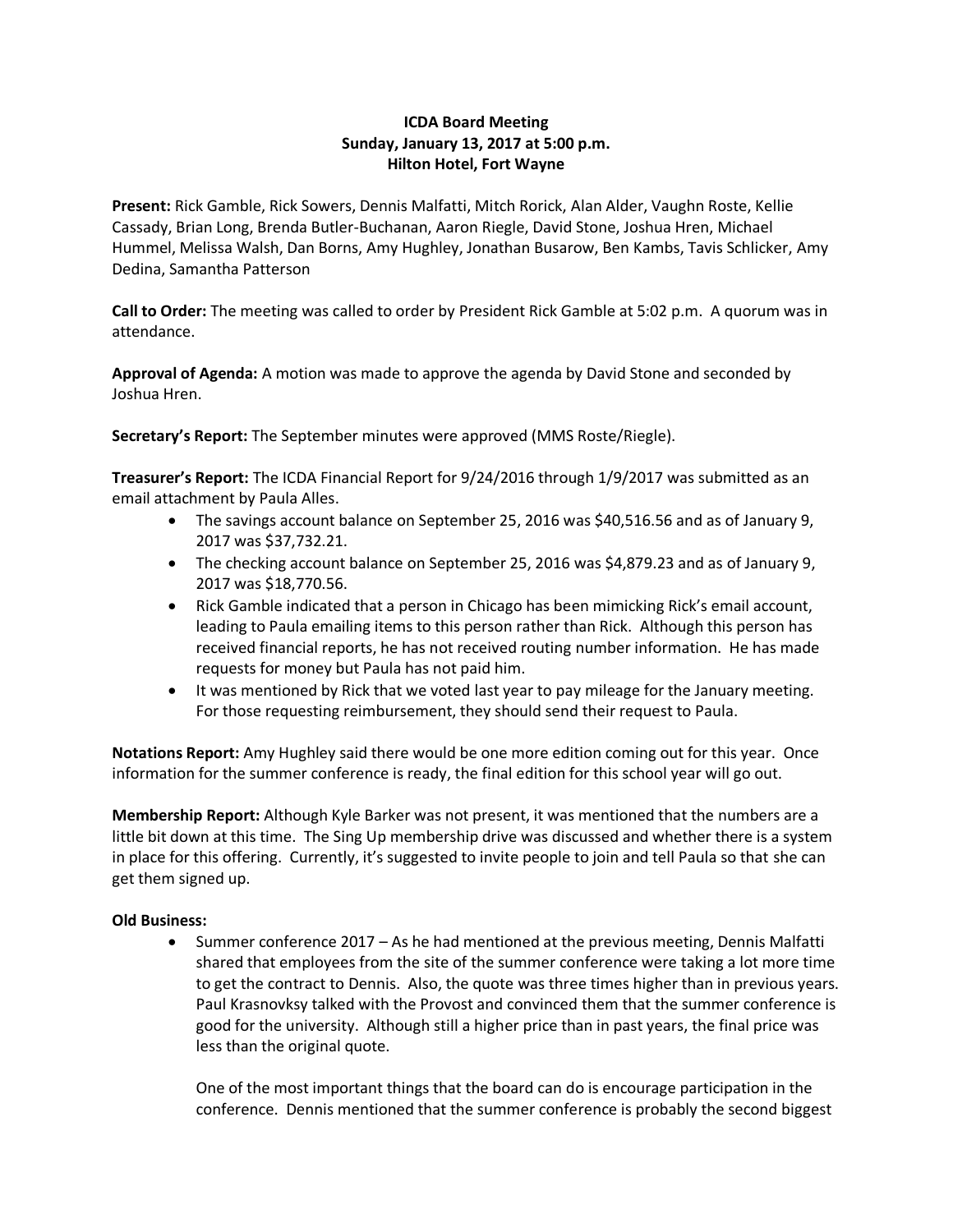event to All-State, and we rely on the board to recruit participants. The summer conference is June 26-28 and the headliners are Brad Holmes and Janet Galvan. Amy Hughley's group will be performing at the conference.

Rick Gamble talked about expense being an issue for people attending the conference but said that we needed to raise the price for registering for the conference to be in-line with other states and pay for the expenses. He suggested that people think of creative ways to pay for the conference.

## **New Business:**

- Update on the board elections Rick Sowers indicated that the president-elect position must be filled by election. Currently, there is one candidate. Rick asked that people share with him ideas for other candidates and once they have two viable candidates they will hold the election, likely February.
- Discussion and vote over Resource and Coordinator revisions Rick Gamble shared his recommendations for the Repertoire and Resource Committees based on what has been recommended by ACDA. The four categories and their committees are listed here: Youth (Children & Community Youth, JH/MS, Senior HS), Collegiate (College/University, Student Activities), Lifelong (Community, Music in Worship), and Repertoire Specific (Ethnic Music, Men's, Vocal Jazz, Women's, Show Choir). Once the term "Repertoire and Resources" is voted on we can decide committees. The president and coordinators will help decide committee heads. A coordinator of one of the four categories (Youth, Collegiate, Lifelong, and Repertoire Specific) can also serve as one of the committee chairs. A motion to approve the recommended new state level committees was made by Dennis Malfatti and seconded by Dan Borns.
- Discussion and vote over Rules of Governance revisions Rick Gamble shared that since we are a state chapter of ACDA we should be under the constitution of the national ACDA. ACDA Executive Director Tim Sharp said that we do not need our own state constitution. However, Rick mentioned that since we have district representatives and All-State Jazz and High School coordinators (which not all states do), it would be helpful to have rules of governance. The rules of governance wouldn't override the national ACDA constitution but would be an attempt to retain some things from the old ICDA constitution. Rick G. mentioned that it is important that the rules of governance not oppose the national ACDA and also it is important that the membership is involved. Once approved by the board, the rules of governance would go to the membership so they have an opportunity to make suggestions and approve the rules of governance. It was suggested that the rules of governance not try to encompass every procedure of ICDA because this could get cumbersome and hard to change if needed.

Rick Sowers mentioned that the only substantive change to the rules of governance (that is different from the old ICDA Constitution) is the change from district representatives being elected to being appointed. Over the years it has been tough to find people to run, and when two viable candidates run and one loses there have been hurt feelings and sometimes a lost opportunity to involve a person in ICDA.

Under the governance section, it was discussed whether the voting members should consist of the president, president-elect, vice president, secretary, treasurer, eight district representatives, four repertoire and resources coordinators, and membership coordinator